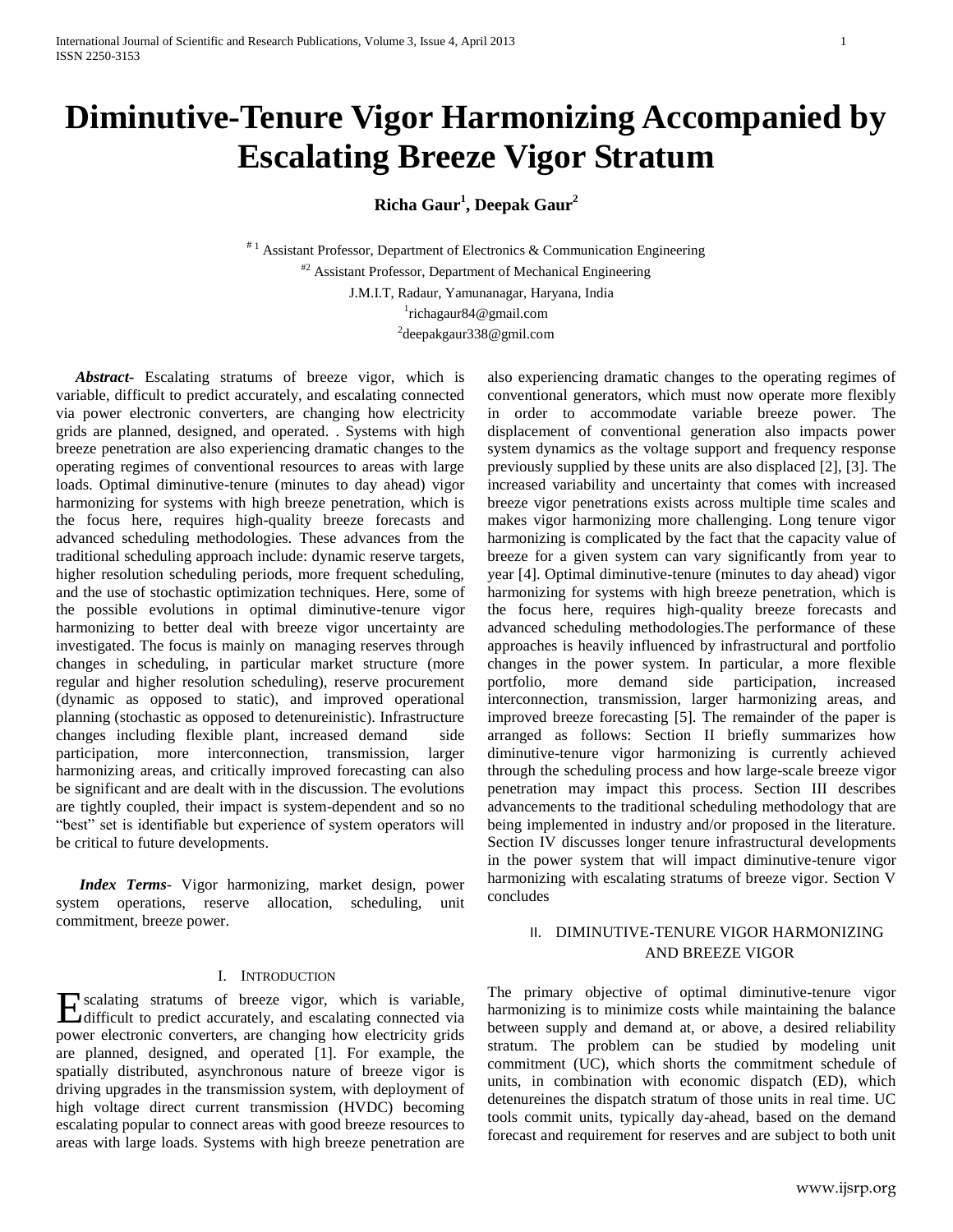constraints (e.g., minimum generation) and system constraints (e.g., transmission capacity). Reserves, with various activation times, ensure sufficient generation is available to meet forecast errors, contingencies, and variations over diminutives time resolutions than the resolution of the UC and dispatch (typically one hour down to 5 min). Therefore, committed units need to be able to manage primary, secondary, and tertiary frequency control as well as meet the ramp requirements over all time frames. As breeze vigor increases, the most impacted reserve categories are regulating reserves and load following reserves together with supplemental/replacement reserves (see [6] for discussion on reserve tenureinology)." If necessary, the system operator may recommit units intraday to allow for significant changes in demand or contingencies. Intraday markets perform a similar function where they exist. Demand follows daily, weekly, and seasonal patterns and as such demand forecasts are relatively accurate. Consequently, UC optimization approaches have traditionally been detenureinistic, with uncertainty in demand and power generation being accounted for by provision of reserves. Breeze power forecasts by contrast are relatively inaccurate, particularly in the day-ahead time-scale, as error increases strongly with time horizon. This can be seen in Fig. 1 which illustrates breeze power forecast error at various time horizons on the 2020 Dutch system. This study used an atmospheric model to generate breeze speed forecasts. In the diminutive-tenure (1–6 hours ahead), information from online breeze or breeze power measurements have to be used in addition to the numerical weather prediction model data to reach a good performance [9].. At low penetrations of breeze power, additional reserves can be scheduled to cover the additional uncertainty due to breeze power. However, as the breeze power penetration grows, it becomes escalating inefficient to rely on

## TABLE I Evolutions For Short-Term Energy Balancing With Increasing Wind Energy Penetrations

|                                  |                                                                                                                     | Scheduling rate                                                                                                                                                               |                                                                                                                                                                               |
|----------------------------------|---------------------------------------------------------------------------------------------------------------------|-------------------------------------------------------------------------------------------------------------------------------------------------------------------------------|-------------------------------------------------------------------------------------------------------------------------------------------------------------------------------|
| Explanation                      |                                                                                                                     | Once per day                                                                                                                                                                  | More regular<br>scheduling                                                                                                                                                    |
| Dynamic<br>assets<br>procurement | A assets<br>requirement that<br>is based on<br>dynamic forecast<br>error estimates at<br>different time<br>horizons | Breeze power<br>increases tertiary<br>assets significantly,<br>but the impact will<br>be more limited<br>when the forecast<br>uncertainty is<br>accounted for<br>dynamically. | The combined<br>impact of more<br>regular UC and<br>dynamic assets<br>procurement would<br>help to keep tertiary<br>assets requirement<br>relatively low most<br>of the time. |
| Stochastic<br>UC                 | Optimization of<br>UC decisions<br>over several<br>scenarios for<br>possible<br>outcomes of<br>breeze and<br>demand | Improves the<br>reliability and<br>yields more optimal<br>UC.                                                                                                                 | Reduces tertiary<br>assets procurement<br>and improves UC<br>optimally further.                                                                                               |
| Scheduling<br>resolution         | Scheduling<br>period is shorted<br>eg from hourly to<br>five minutes                                                | Ramp within the scheduling period will be<br>smaller, which reduces regulating assets.<br>Scheduling accuracy will be improved.                                               |                                                                                                                                                                               |

existing methods for reserve quantification and scheduling. Section III explores evolutions to scheduling that are being studied and in some cases applied in industry

#### III. Scheduling Evolutions

Table I summarizes the evolutions in the scheduling methodology that are currently being deployed and/or proposed for diminutive-tenure vigor harmonizing with high stratums of breeze vigor. Different methods, which can account for the uncertainty of breeze power output, are

Presented in the first column, while the top row categorizes these methods in tenures of when they are undertaken, i.e., once per day or more regularly. The different methods can be complimentary. For example, more regular and higher resolution commitment and dispatch can be done in place of, or as part of dynamic reserve procurement. In reality, combinations of these different strategies will be employed.

### A. Scheduling Frequency

A more frequent UC, ED, and reserve procurement achieves two things: portion of the procured reserves can be released later and less expensive reserves can be used more often. Increased frequency enables the use of more up-to-date forecasts and real system information. By using updated information, the reserves carried on the system can be reduced as the operating period gets closer, as illustrated by Fig. 2. In general, repeating UC and reserve procurement in the intraday would still require that a 24 hour or longer UC is carried out to accommodate slower starting units and to ensure availability of capacity; however, these schedules should then be updated whenever new information is available. In addition, this approach allows commitment decisions for quicker starting units to be made closer to real time, delaying commitment decisions until more accurate forecasts are available. In effect, fewer units need to be scheduled for startup, which reduces the procurement costs. The rationale for more frequent scheduling was proposed by Schlueter *et al.* in has not been cited in recent literature



Fig. 1: Normalized standard deviation of breeze power forecast error for 12 GW installed capacity versus forecast horizon.

Tuohy *et al.* [13] show that escalating the frequency of commitment from 6 hours to 3 hours can bring tangible benefits in tenures of cost and reliability in the Irish system; however, modeling limitations prevented any benefits of decreasing the planning period further from being quantified. Similarly, [14] demonstrates benefits when moving from day-ahead to 3-hour ahead gate closure in the UC. More regular UC and ED may also cause some additional costs. Operational costs for some power plants may increase due to diminutive preparation time. This increases the importance of accurate modeling of certain unit